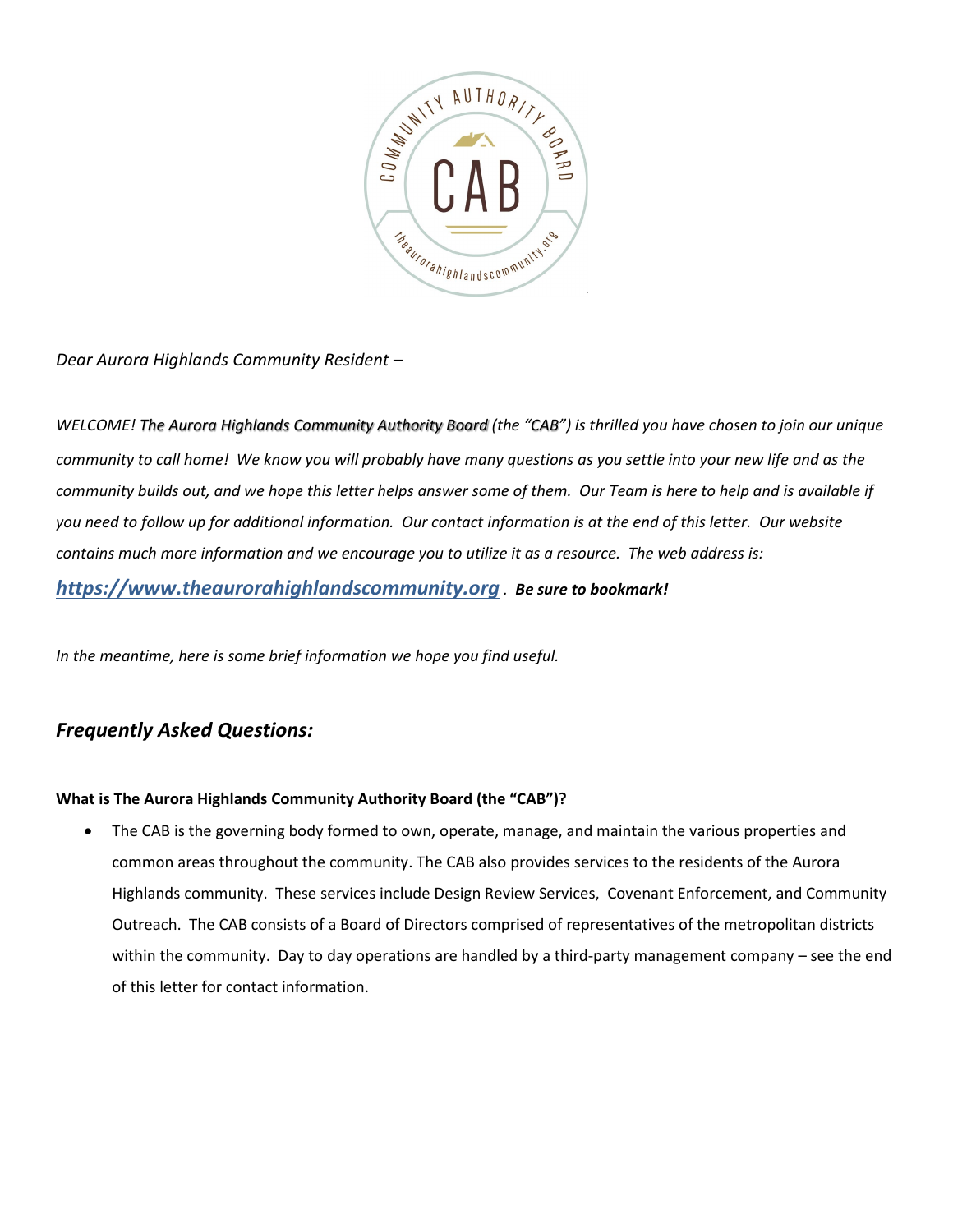#### **Is there an HOA in the Aurora Highlands?**

• There is not a traditional HOA within the Aurora Highlands. The services that are typically provided by an HOA are administered by the CAB. Residents pay a monthly operations fee to the CAB to cover the costs of common area maintenance, amenities, trash, etc.

## **If there is not an HOA, who enforces covenants?**

• The Aurora Highlands Community Authority Board (CAB). Please contact the management team listed in the contact sheet for more information or refer to the community websit[e www.thea](http://www.the/)urorahighlandscommunity.org.

## **Will my builder install landscaping in the backyard of my home?**

• Backyard landscaping is installed by the homeowner and must be done within 60 days of closing (winter deferral is between November 1 and April 30). Please refer to The Aurora Highlands Homeowner Handbook for information pertaining to landscaping requirements and guidelines. All landscaping plans must be approved by the Design Review Committee, so be sure to plan! Forms and information can be found in your closing documents provided by your Builder, or on the community website, [www.theaurorahighlandscommunity.org.](http://www.theaurorahighlandscommunity.org/) You will also need to submit an application for any improvements to the exterior of your home.

## **Will trash be included in the CAB operations fee?**

- Trash and recycling are included in the monthly operations fee that every resident pays. The Covenants for The Aurora Highlands allow for centralized trash removal and recycling services. Centralizing this service will result in a more organized process and reduce the amount of refuse collection traffic within the community.
- Trash collection takes place every Tuesday, with recycling collected every other Tuesday. See Gold Schedule posted o[n www.theaurorahighlandscommunity.org](http://www.theaurorahighlandscommunity.org/) website for details.
- Trash service will be set up by the CAB after closing. New residents should call Waste Management Denver Customer Service at 800-482-6406 with questions. Email: [cscolorado@wm.com](mailto:cscolorado@wm.com) Hours of operation: 8:00am -5:00pm M-F

## **How much are property taxes in The Aurora Highlands?**

The current mill levies on real property assessed values are:

| <b>Adams County</b>             | 26.917 mills |
|---------------------------------|--------------|
| ARTA                            | 5 mills      |
| Aurora                          | 8.605 mills  |
| Aurora Highlands Metro District | 75.833 mills |
| School                          | 81.275 mills |
| Urban Drainage                  | .997 mills   |
| Total                           | 198.62       |
|                                 |              |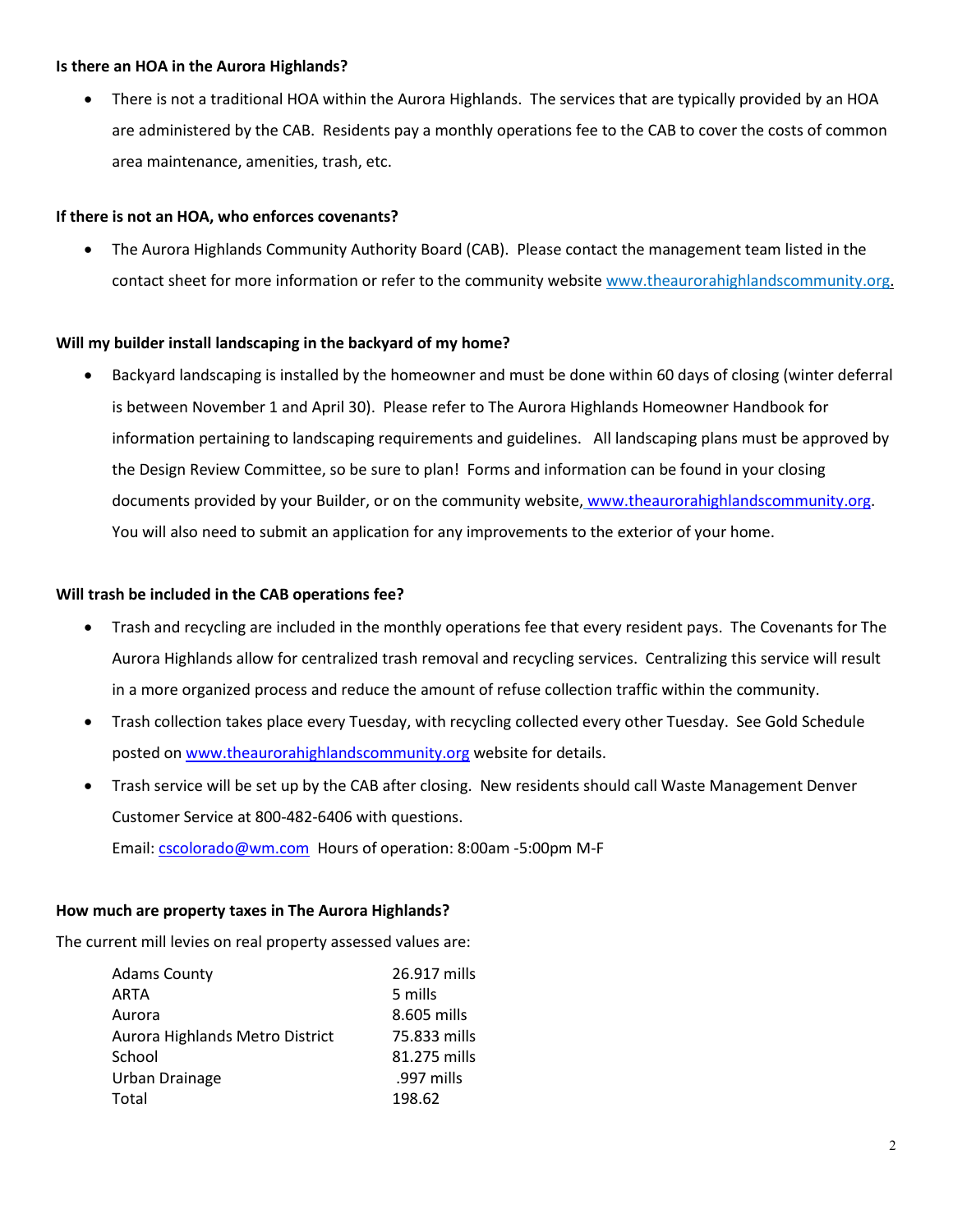#### **How are my property taxes calculated?**

In Colorado, the actual price of a home is not what is used to determine property taxes. Colorado State Statute provides that the actual value of property is not the taxable value. Rather, the taxable value is a percentage of the actual value. The percentage is called an "assessment rate," and the resulting value is called the "assessed value." The assessment rate is 29 percent for all properties other than residential. The residential assessment rate is established by the legislature every odd numbered year. It is now 7.15% after a small reduction from 7.20% for 2017 and 2018. The intent of having the ability to change the residential assessment rate is to maintain the tax burden balance between residential properties and all other property types.

Your property taxes are calculated by multiplying the mill levy or tax rate by the assessed or taxable value of your property. Please keep in mind that tax rates are not finalized until December of each year and are subject to change.

#### **Here is an example of how the property taxes will be calculated on a home in The Aurora Highlands:**

The Jones family purchases a home for \$400,000. This is the "actual value" of the home. Again, the residential assessment rate is 7.15 percent.

Actual Value x Assessment Percentage = Assessed Value \$ 400,000 Actual Value x 7.15% Assessment Percentage = \$ 28,600 Assessed Value

The tax rate is the "mill levy" expressed as a percentage, so in this example, the total mill levy is 198.62. As a percentage, this is 19.86% or .1986 as the decimal equivalent.

If the Jones' family home has an assessed value of \$28,600, the taxes will be:

Assessed Value x Mill Levy = Property Taxes Paid \$28,600 x .1986 = \$5,679.96 total taxes due

Of that, paid to The Aurora Highlands metropolitan district:  $$28,600 \times .07583 = $2,168.74$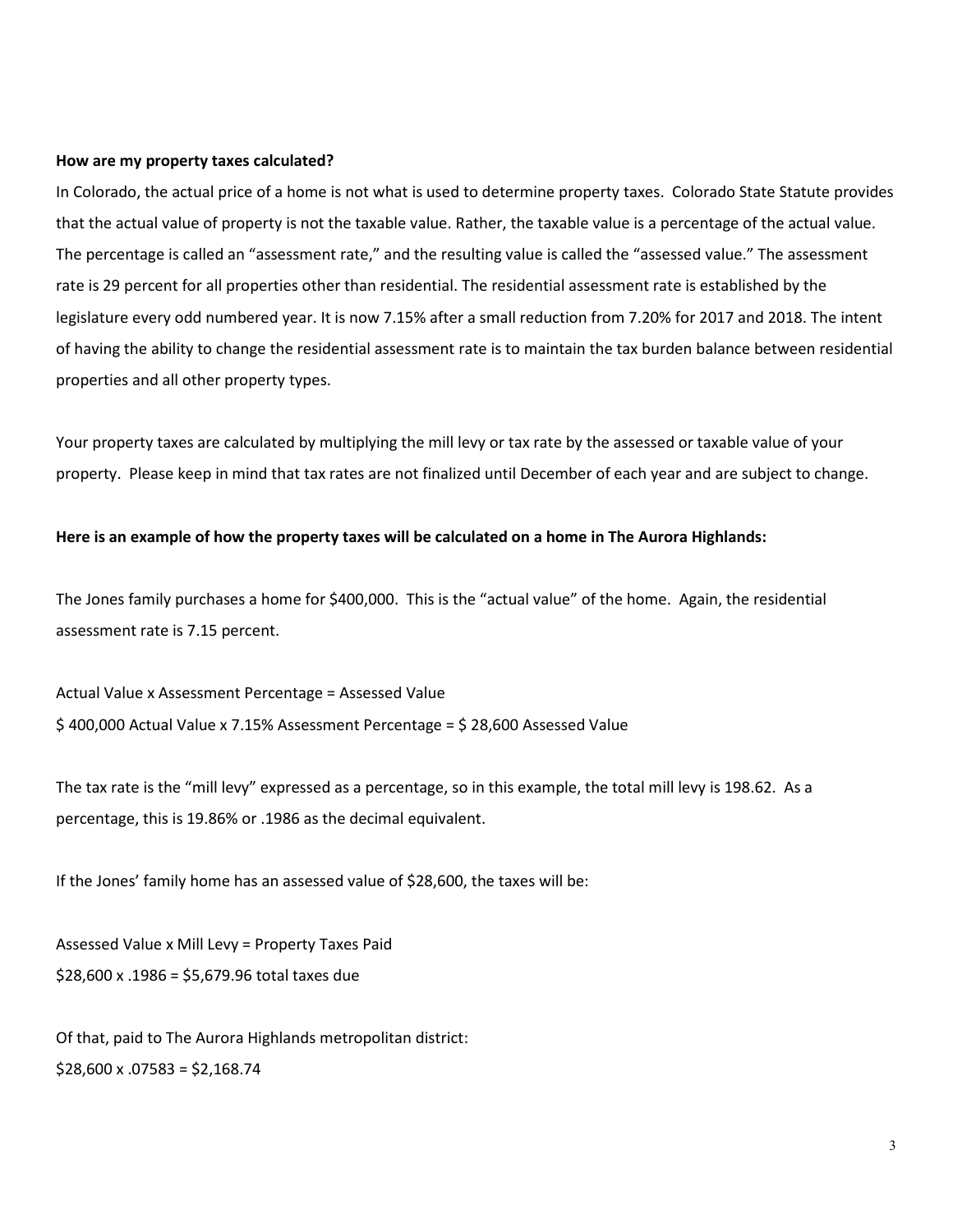#### **The Aurora Highlands is close to DIA. Will we hear the airplanes?**

• The Aurora Highlands Residential Plan is well outside of the 50- and 60-decibel range airport noise contour, and the flight path and noise contour boundaries are well east of the community.

#### **When will the recreation centers be open to the public?**

- The Water Park is in the design- process and will feature indoor water play structures and a slide, as well as an indoor pool with oversized glass panels that open up the pool to the Colorado outdoors on warmer days. An outdoor volleyball court and sun deck will be open during warmer months.
- The Recreation Center is in the planning phase.
- All the amenities in The Aurora Highlands will be open to all residents.

#### **When will there be grocery stores, restaurants and other businesses in The Aurora Highlands?**

- The Aurora Highlands is already just six minutes from retail stores. King Soopers, Wal-Mart and restaurants are nearby off E-470 and Tower Road.
- There are three golf courses about 15 minutes away.
- Major shopping centers, such as Park Meadows and Southlands, are about 20 minutes away,
- The Aurora Highlands, LLC is working with a commercial development partner who is in the design phase for the commercial real estate within The Aurora Highlands.

## **What are the construction/other builder timelines?**

• Construction timelines are always subject to market conditions, political forces and other factors, but construction contracts have been awarded either through the Aerotropolis Regional Transportation Authority or through the Aerotropolis Area Coordinating Metropolitan District. Preliminary plats have been submitted for over 1,300 homes. So it is reasonable to assume that approximately 425 homes could be constructed by the end of 2021.

#### **Will there be a Fire station? Where?**

• Yes, there is a temporary fire station already platted within the first filing, and the permanent station is planned for an area closer to Powhaton.

#### **When will the schools be open?**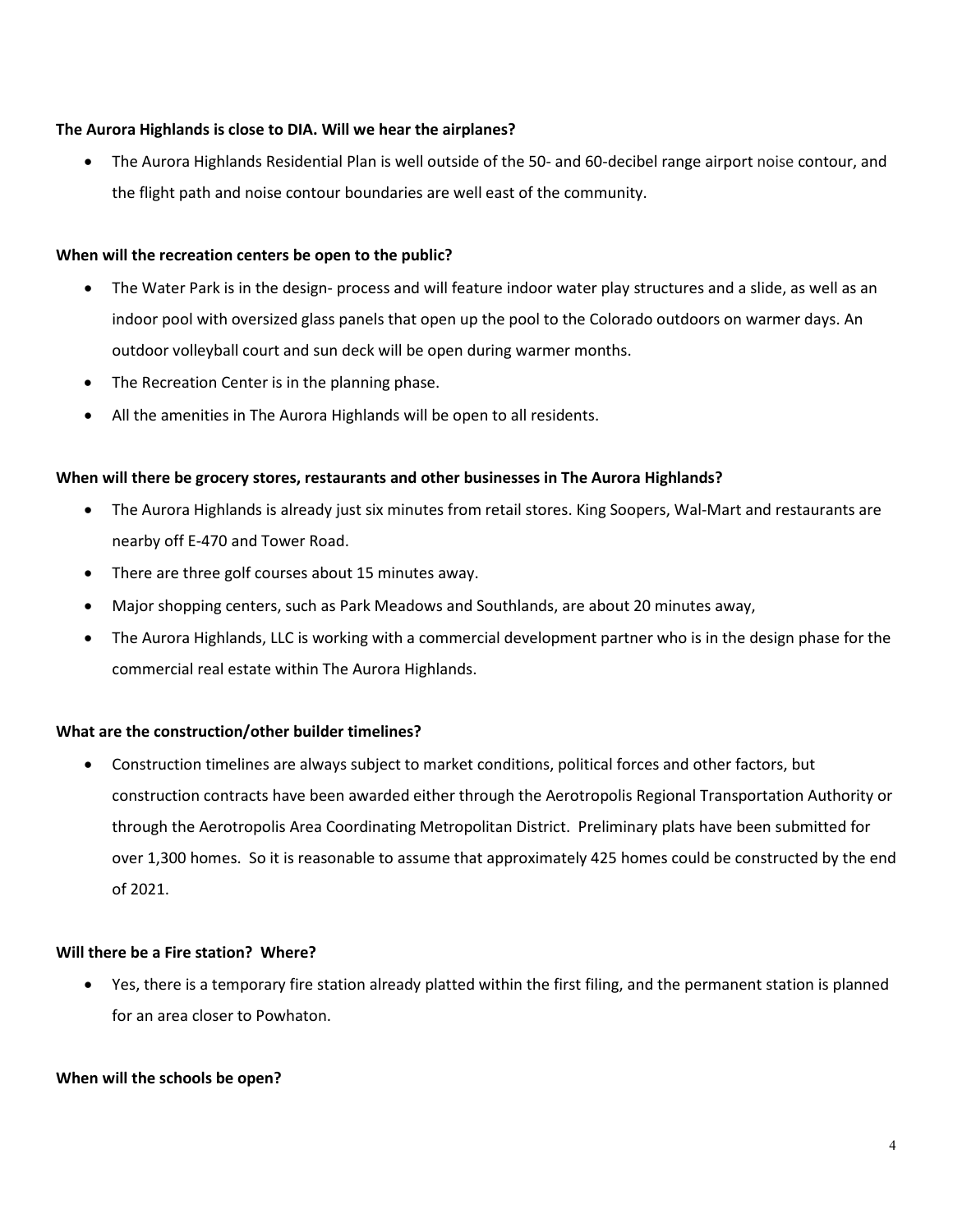- Schools will be constructed based on demand which is determined by the Aurora Public School District.
- Four new school sites are located in The Aurora Highlands and will be within the Aurora Public Schools District.
- Currently, [Vista PEAK Exploratory School](https://vistapeakexplore.aurorak12.org/) and [Vista PEAK Preparatory](https://vistapeakprep.aurorak12.org/) are the Aurora Public Schools for this area, and there are several private schools 10 to 15 minutes away.
- Aurora Public School District is an open enrollment school district, which means that students can attend any school of their choice based on availability.
- A charter school is not currently anticipated but could be considered in the future.

*If you have any questions regarding the above or anything else, please feel free to call the District Management Team. Our contact info is attached.* 

*Welcome and we look forward to meeting you! The CAB*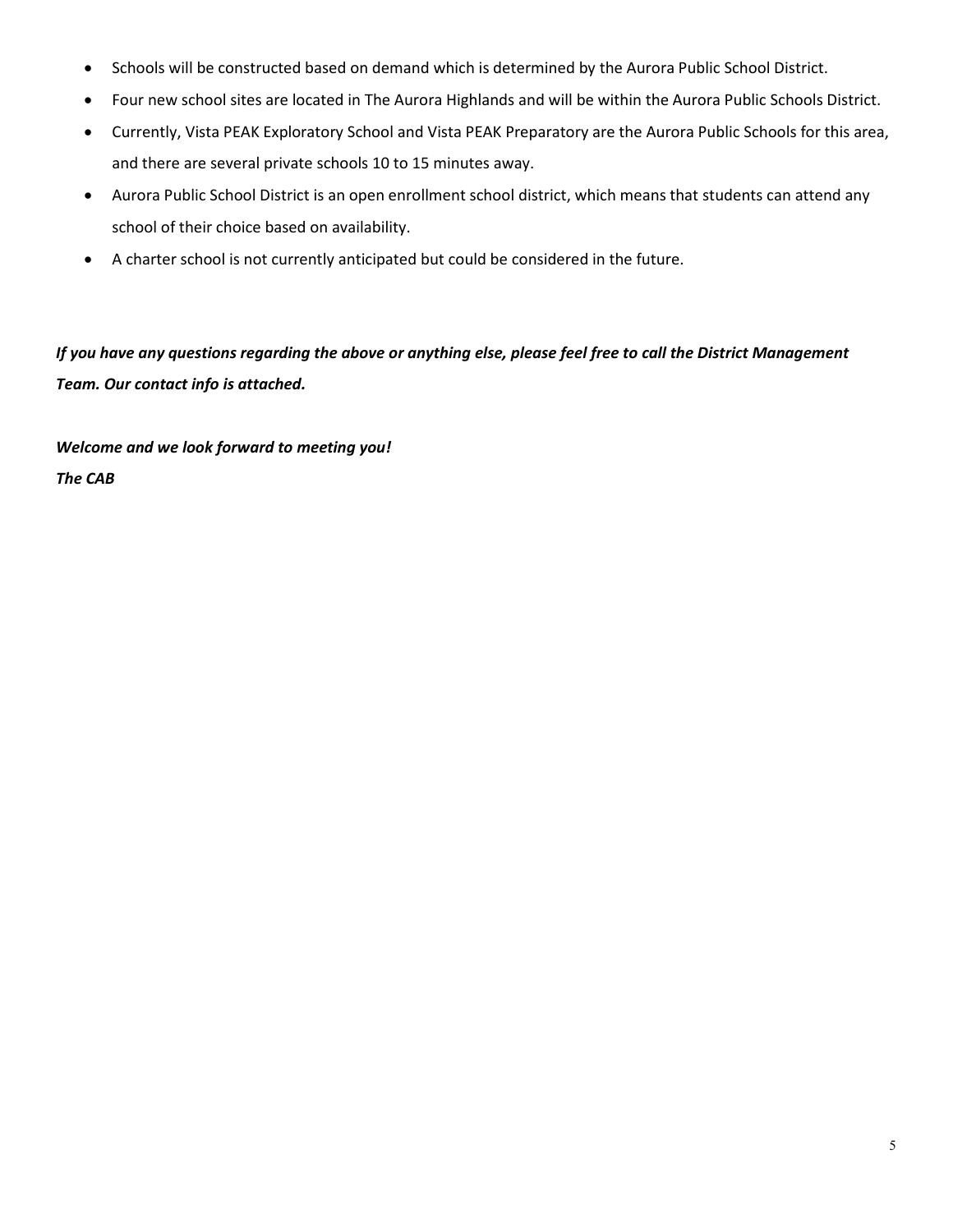## **Important Phone Numbers**

## **The Aurora Highlands CAB Management Team**

*Call for questions related to services, landscaping, amenities, property taxes or general questions regarding The Aurora Highlands*

#### **CliftonLarsonAllen LLP**

8390 East Crescent Parkway, Suite 300 Greenwood Village, CO 80111 (303) 779-5710

Denise Denslow [denise.denslow@claconnect.com](mailto:denise.denslow@claconnect.com) CAB Manager

Assistant CAB Manager

Celeste Terrell [celeste.terrell@claconnect.com](mailto:celeste.terrell@claconnect.com) Architectural Review Applications

CAB Administrator

#### **City of Aurora**

Non-emergency line for reporting concerns or service requests Access Aurora (303) 739-7000 Aurora PD (303) 627-3200 Aurora Fire (303) 627-3100

| <b>School District</b> |
|------------------------|
|                        |

Arapahoe 28J Public Schools (303) 344-8060

## **Adams County**

| <b>General Information</b> | (303) 659-7842     |
|----------------------------|--------------------|
| Assessor's Office          | (720) 523-6038     |
| Clerk and Recorder         | (720) 523-6020     |
| Motor Vehicle              | (720) 523-6010     |
| <b>Elections</b>           | (720) 523-6500     |
| Sheriff                    | $(303) 654 - 1850$ |

Anna Jones [anna.jones@claconnect.com](mailto:anna.jones@claconnect.com)

Kathy Suazo kathy.suazo kathy.suazo and halo kathy.suazo and halo kathy.suazo and halo kathy.suazo and halo kathy.suazo and halo kathy.suazo and halo kathy.suazo and halo kathy.suazo and halo kathy.suazo and halo kathy.sua